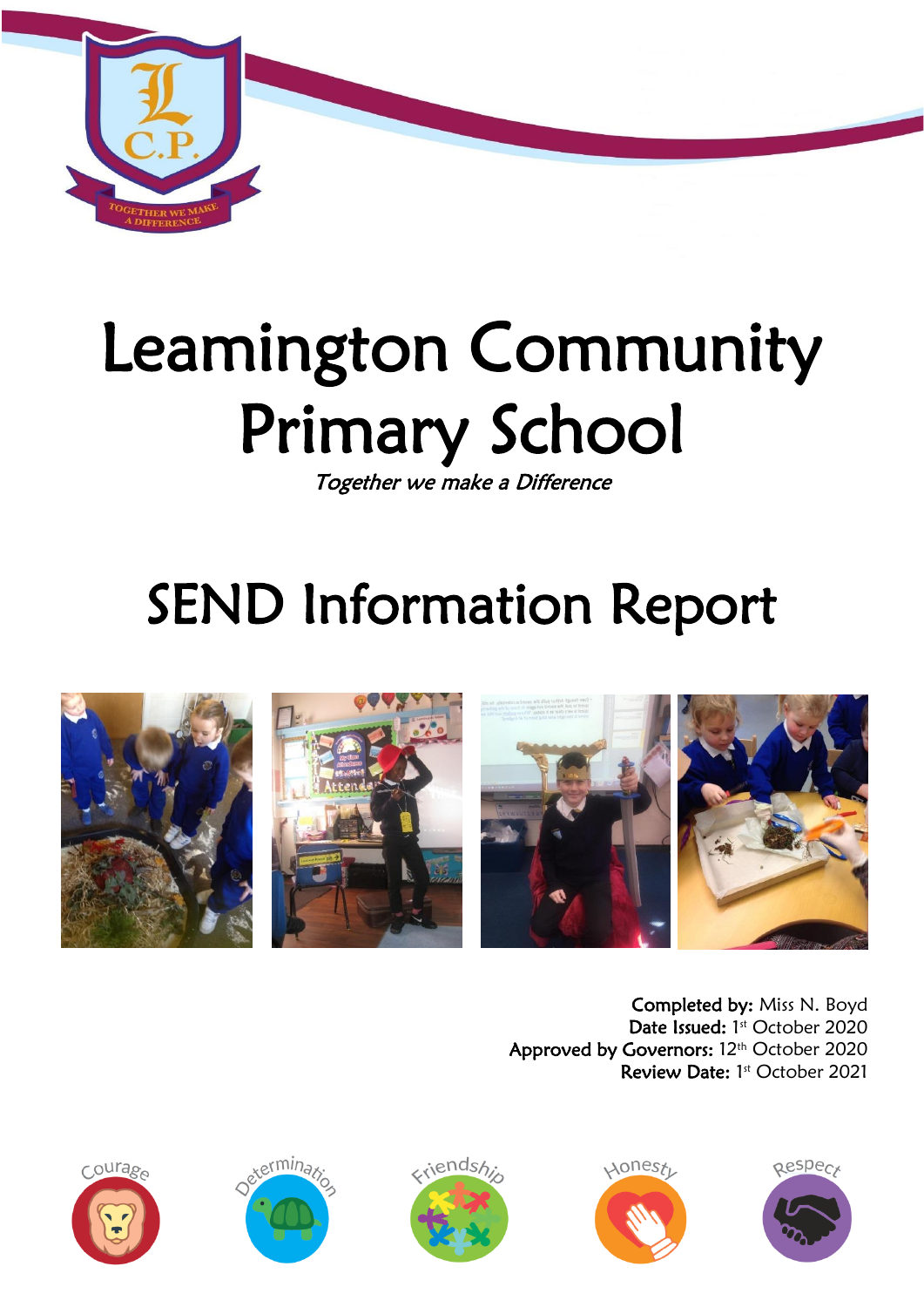| <b>SENCO</b>        | Miss. Natalie Boyd | <b>Assistant SENCO:</b> | Mrs. Sally Tyson |
|---------------------|--------------------|-------------------------|------------------|
| <b>SEN Governor</b> | Mrs. Alma Shaw     | <b>Headteacher</b>      | Mr. Paul Vine    |

Contact: 0151 284 7848

Dedicated SEN time: Full time 5 days – SENCO and 2 days – Assistant SENCO

#### **This policy was updated during the Covid 19 global pandemic.**

#### **Our Approach as a School:**

High quality first teaching and additional interventions are defined through our person-centered planning approach across the school, contributing to our provision management arrangements. These processes help us to regularly review and record what we offer all children or young people in our care and what we offer additionally. These discussions also serve to embed our high expectations amongst staff about quality first teaching and the application of a differentiated and personalised approach to teaching and learning. We actively discuss aspirations with ALL our learners. This whole school approach, and this report, will promote how we underpin this practice across our classrooms, pastoral care and support arrangements.

Underpinning ALL our provision in school is the **graduated approach** cycle of:



All teachers are responsible for every child in their care, including those with special educational needs.

#### **Assess:**

 The progress that your child makes is monitored carefully throughout their time at our school. If your child is making slower progress academically, or requires additional support for any other reason (such as social communication, physical or mental health and well-being), the teacher will adapt their quality first teaching to try and close any gaps occurring. Some students will make good progress during this time. If not, your child's class teacher may complete a SENCO referral form – at which point you will be asked to provide your consent. Following SENCO assessment, your child may be placed on the SEND register and monitored closely at regular intervals.

Teachers use termly assessment information, along with classroom observations and discussions with other members of staff, as well as the Senior Leadership Team, to inform their differentiated approach to teaching and learning. The pupil's own views are sought, as are those of external support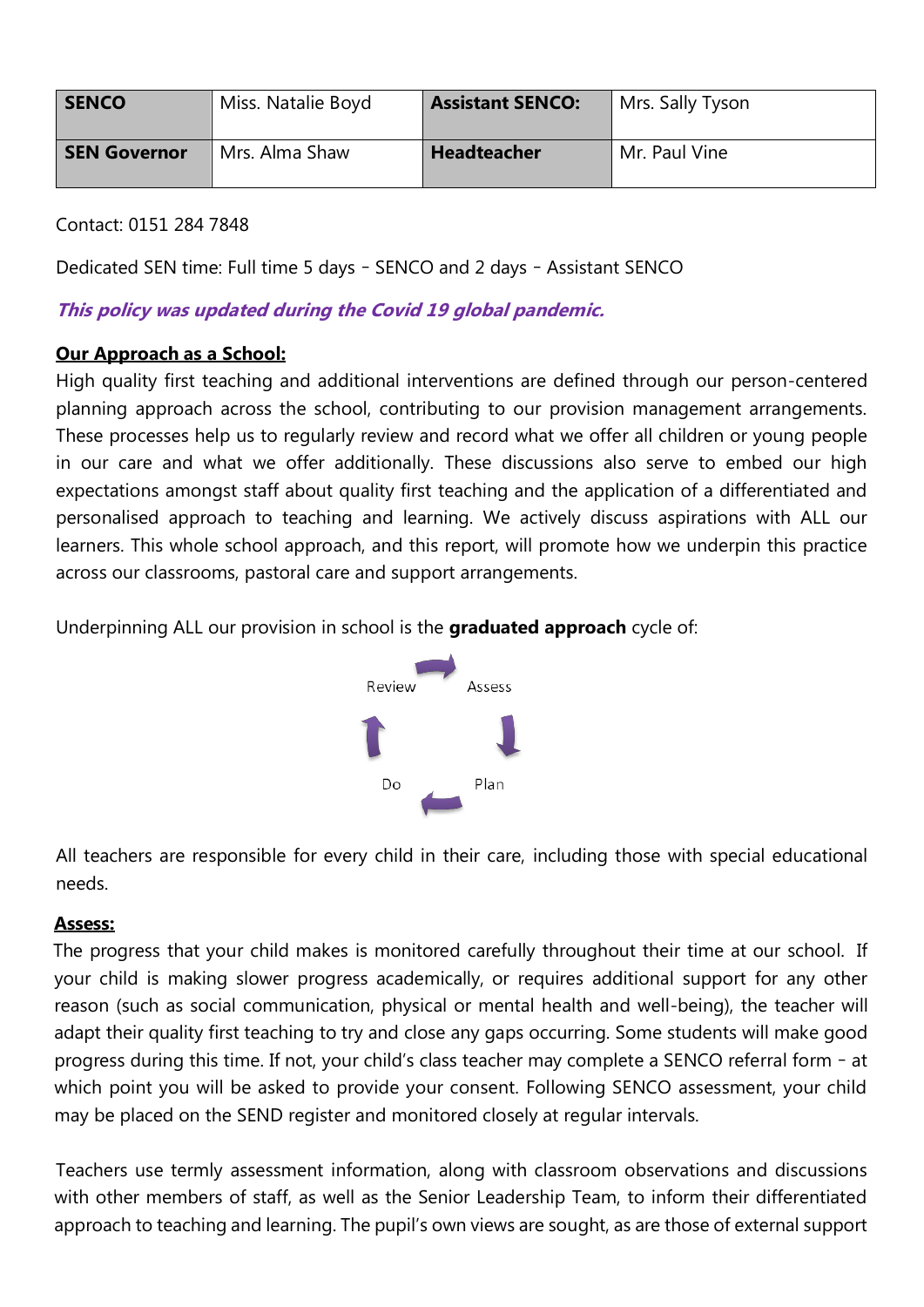services, if involved. The school liaises fully with outside agencies who are conducting the assessments. Any concerns by parents are actively listened to and recorded.

SENISS will complete bespoke assessments for individual learners following a referral from the SENCO or class teacher. The outcome of the assessment is usually shared with parents/guardians as well as class teachers in order for them to actively implement suggestions that have been recommended to support each child.

OSSME (Outreach Support Service from Mainstream Education) are commissioned to assess and support individual learners that may have some identified social communication difficulties. Outcomes of these assessments are shared with parents/carers as well as the class teachers in order for us to implement suggested recommendations and continue to monitor the child.

Chatterbug (Speech and Language) are commissioned to support our Early Years Foundation Stage children and we are lucky to have a qualified CALS (Communication and Language Specialist) in school one day per week throughout most of the academic year. The CALS therapist will use a screening tool to identify children that may require additional support. Identified children will then be allocated appropriate intervention to support their communication needs and post assessments will be carried out to measure their progress.

#### **Plan:**

Once a child has been placed on the SEND register, they may be allocated a Pupil Passport. Class teachers will work closely with the parents/carers and pupils and may produce a Pupil Passport. This outlines specific, measurable targets along with the strategies to meet them. The teacher will decide on the specific targets within the Pupil Passport, which will depend on the child's specific areas of need e.g. cognition and learning, social communication, social emotional and mental health as well as sensory and/or physical needs. The Pupil Passport also outlines the additional support that will be put in place for the child. This support will be delivered through a variety of means; adaptations within the classroom, academic interventions outside of the classroom setting and social, emotional and mental health interventions – usually delivered by one of the mentoring team or a specialist outside agency. The Pupil Passport will be reviewed up to three times a year to ensure targets are being met and the child is making progress.

PIVATS are used from Year 1 upwards to closely track the progress of SEND pupils and this data is analysed by the SENCO and used to support class teachers with planning appropriate intervention for identified pupils. Any advice following assessments from outside agencies such as SENISS, OSSME and Ed Psych are carefully reviewed and recommendations are implemented wherever possible for each child.

Effective communication between staff and the close monitoring of SEND provision, ensures effective delivery at Leamington Community Primary School.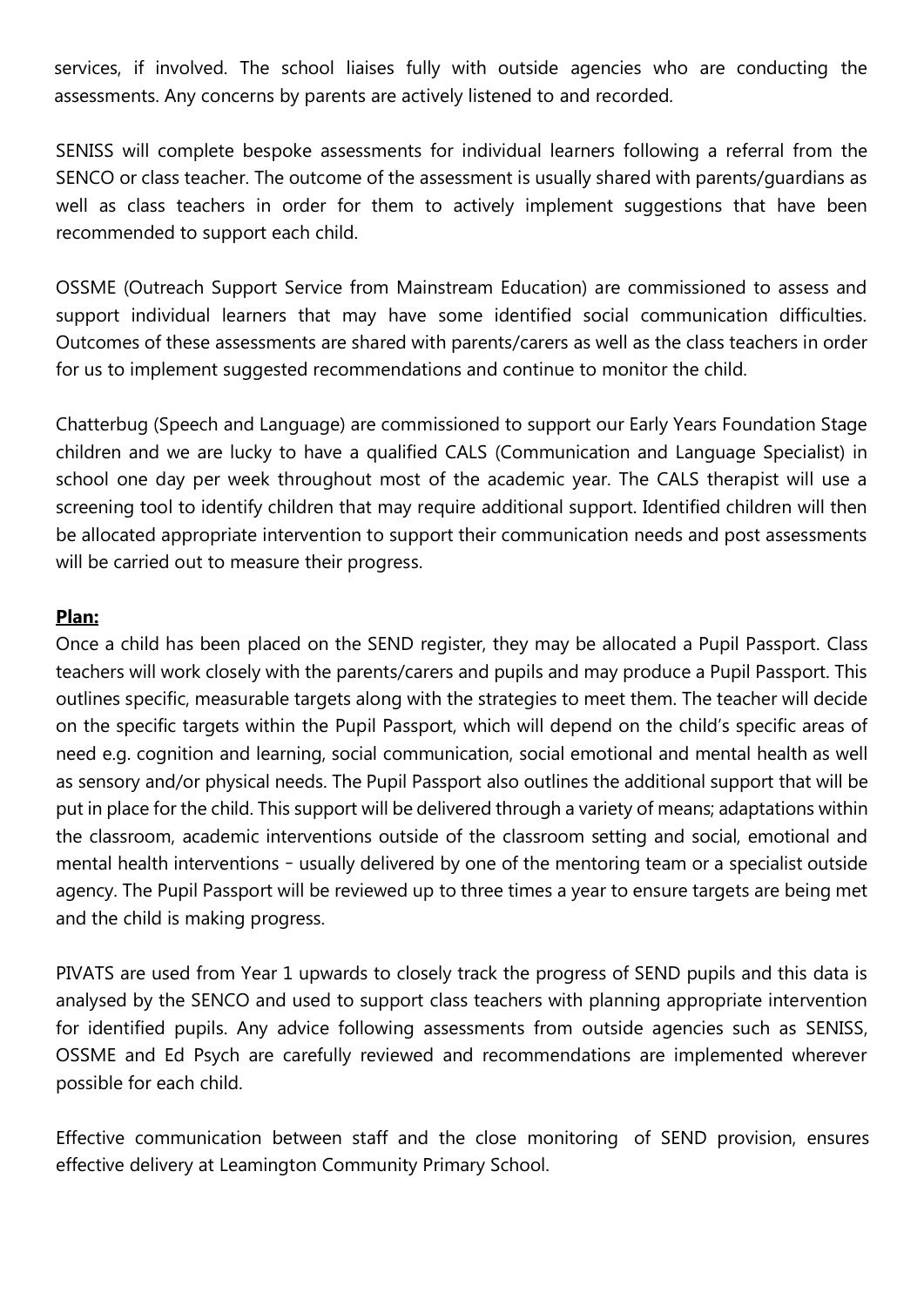#### **Do:**

The school's SENCO supports the class teacher with implementing effective provision and further assessments for pupils with SEND. The teacher remains responsible for working with the child and where the interventions involve group or one-to-one teaching away from the teacher, they remain responsible for overseeing this and work closely with teaching assistants or specialist staff involved. Every class in our school offers a differentiated curriculum for all children. Children with SEND will have lessons and activities differentiated on a needs-based continuum. This will ensure the child can access all lessons where appropriate and make progress at their own pace. In addition to this, children may be placed in additional interventions to support their learning, social communication or emotional well-being. All interventions are recorded and their effectiveness is evaluated at the end of the intervention period.

#### **Review:**

Formal assessments take place once a term, however, assessment is an ongoing process and teachers and learning support officers share information regularly to understand how well a child is doing. You will be informed of your child's progress through termly parent's evenings (which will take place remotely during the COVID 19 pandemic) unless there are serious concerns in which the SENCO and/or class teacher will speak to you sooner.

If parents/ carers wish to discuss the child's progress at other times during the year, we welcome them to speak to the child's teacher via class dojo or make a telephone appointment with the SENCO.

During the Pupil Passport review meetings, parents/ carers will decide with the class teacher how best to help their child at home. The Pupil Passport will outline useful activities that can assist in supporting the child's learning in a fun and creative way at home.

Having consulted with children, young people and their parents, all our additional provision (internal or external) is based on an agreed outcomes approach and these are discussed with the professionals that offer the support to your child/young person and hold both our internal/external providers and ourselves to account.

#### **Special Educational Provision:**

Our school provides support for pupils across the four broad areas of need as set out in the SEND Code of Practice (2014). These are as follows:

#### **1. Communication and Interaction**

The SENCO and Assistant SENCO liaise with external agencies to access assessment and support those children with speech, language and communication difficulties. Our highly trained learning support officers within the early years also provide specific interventions for some children identified as needing additional support with speech, language and communication. Children with communication and interaction needs are supported with differentiated quality first teaching and learning approaches within the classroom. Use of visuals to support non-verbal communication as well as understanding for some children; objects of reference; visual timetables and use of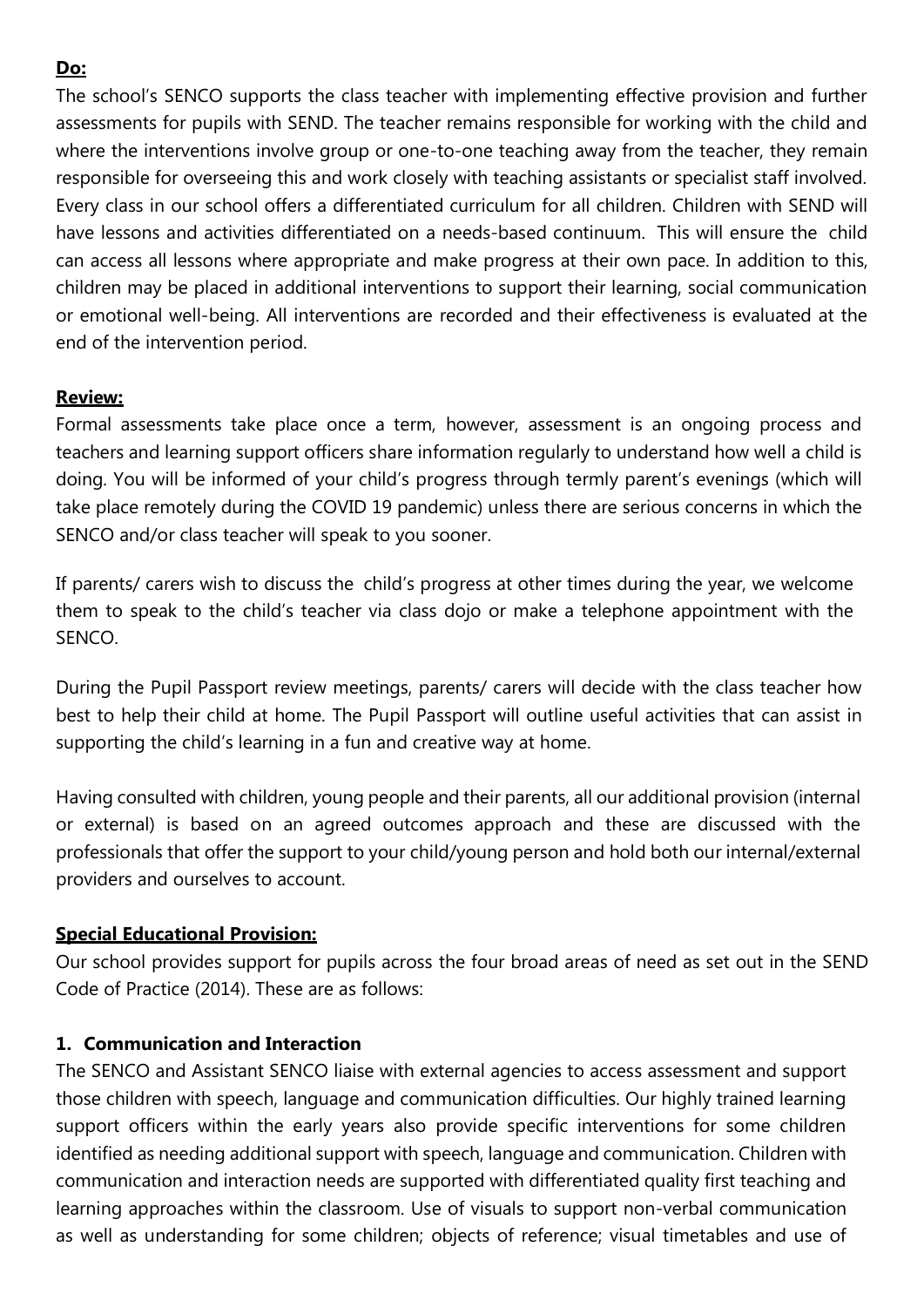timers; now and next boards and social stories are just some of the ways in which we support our children with social communication needs. A natural sensory environment is provided as much as possible and our sensory therapy room provides an engaging setting to support children with communication and interaction difficulties. Some Nursery and Reception children are currently accessing support from Chatterbug, who are providing a range of different language interventions following initial screening assessments.

Our Autism friendly nurture base supports Reception and Year 1 children at present, ensuring a smoother transition from EYFS to Key Stage 1. However, this provision will be needs led and could change depending on the needs of the children.

Our dedicated Inclusion Team is comprised of the Deputy Head Teacher, SENCO, Assistant SENCO, and pastoral staff including; our Designated Safeguarding Lead, Family Support Worker, Learning Mentor, Th.Inc Room Specialist, Mental Health Lead and Attendance Officer. The Inclusion team offer support for those children with communication and interaction difficulties in various ways, these include: small group work and 1:1 sessions with children. Under normal circumstances our Learning Mentor also hosts an ASD friendly lunch club and this is accessed by some children with social communication needs, however this is currently not able to operate due to mixing of kingdoms under COVID 19 restrictions.

We also access support from OSSME (Outreach Specialist Support for Mainstream Education), these bespoke assessments provide recommendations and next steps for teachers and parents and are regularly reviewed to measure impact.

#### **2. Cognition and Learning**

All children are supported first and foremost by our experienced teachers that plan and deliver a high quality curriculum through our bespoke 'Curriculum Immersion' approach. Teaching and learning is of a very high quality within our school and teachers are very well supported by our Lead Curriculum Professional as well as the Senior Leadership Team. As a school, we have recently reshaped our curriculum delivery which has enabled a more inclusive approach to teaching and learning. With more emphasis on speaking, listening and drama conventions throughout all curriculum subjects, most children are enthusiastic and engaged with all areas of learning. Each class currently has a designated Learning Support Officer to support teaching and learning in every classroom (with the exception of year 5 – they have one LSO and a third teacher). When we returned in September, we allocated third teacher to each key phase in response to the COVID 19 pandemic, in order to try and close the learning gap and deliver Leamington's Recovery Curriculum. However, this is due to change later in the year to support some maternity covers. PIVATs are a useful assessment tool to track small steps of progress and enable a more personalised approach to teaching and learning. Specialist resources enable access to the curriculum e.g. coloured overlays, pencil grips, writing slopes and booster cushions. Some children find alternative methods of recording their learning, such as on a laptop or iPad easier and other children work at designated work stations within their classroom or have portable work stations for their desks.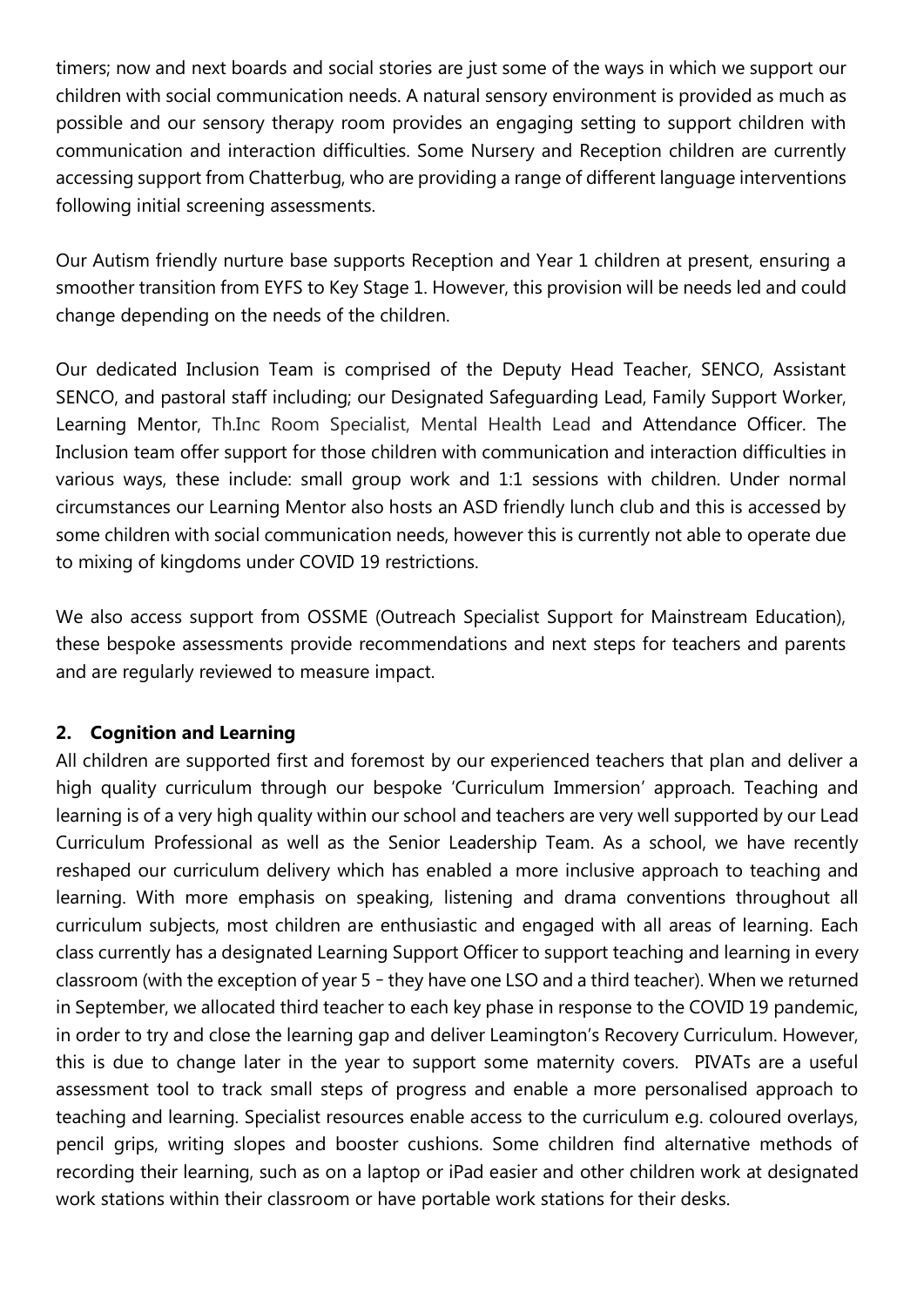Children who have individual needs at any stage whilst at Leamington Community Primary School are provided for through a Provision Map. We currently use a system called Edukey to electronically map our provisions for each child across the school. Interventions will be set up accordingly and the child's needs will be identified on their Pupil Passport, explaining what the intervention is and how the parent/guardian can support their child. Children receiving intervention support will be in small groups working with a Teacher or a Learning Support Officer or have support delivered, as needed on a 1:1 basis. Some children with more complex needs have a 1:1 Teaching Assistant that support them throughout the day.

The school takes part in the local Consortia which provides SEND support to schools. Through Consortia, the SENCO can request specialist services dependent on the needs within school. Recently, Consortia fund has been used for continuous professional development; training staff on specific interventions such as 'Talk Boost', ASD training for lunchtime supervisors as well as purchasing additional outreach support such as ADHD Foundation, OSSME and individual dyslexia assessments for identified children.

Leamington Community Primary School has a service level agreement with SENISS. Advice and support is given in the EYFS so that children's needs are identified early on, if appropriate. The service level agreement also provides 1:1 or very small group teaching for a group of children in KS1 and KS2. Our service level agreement with the Educational Psychology Service, ensures that we can seek further advice and support for those children that require specialist cognitive assessments and psychological advice.

#### **3.Social, Emotional and Mental Health**

PSHE/RSE (Personal, Social and Health Education/Relationships and Sex Education) is extremely important at our school and we have adopted a whole school approach to teaching this subject through the 'Jigsaw' curriculum. As a school, we have dedicated time each week to the 'Mindful Hour' in which each class will meditate, enjoy circle time and learn new aspects of their PSHE/RSE syllabus each week. This usually takes place on a Friday afternoon, however can differ in some year groups.

Leamington Values are embedded as the key driver to the overall ethos of our school. The children have embraced the five core values; Respect, Honesty, Courage, Friendship and Determination and receive Dojo points for demonstrating these. With visuals in every classroom, and all around the school, our values have become an integral culture in our school.

Our school has a dedicated Inclusion Team that meets frequently to discuss the needs of all pupils with social, emotional and mental health needs as well as linking other areas, such as: attendance and persistent absentees; safeguarding; SEND updates and provisions; behaviour updates and provisions in place; how the Family Support Worker is supporting families and an update from the mentoring team. As we employ a full time Learning Mentor, and have two other trained mentors as part of our Inclusion Team, we are able to work closely with targeted children and support their pastoral, social, emotional and behavioural development. The mentors offer small group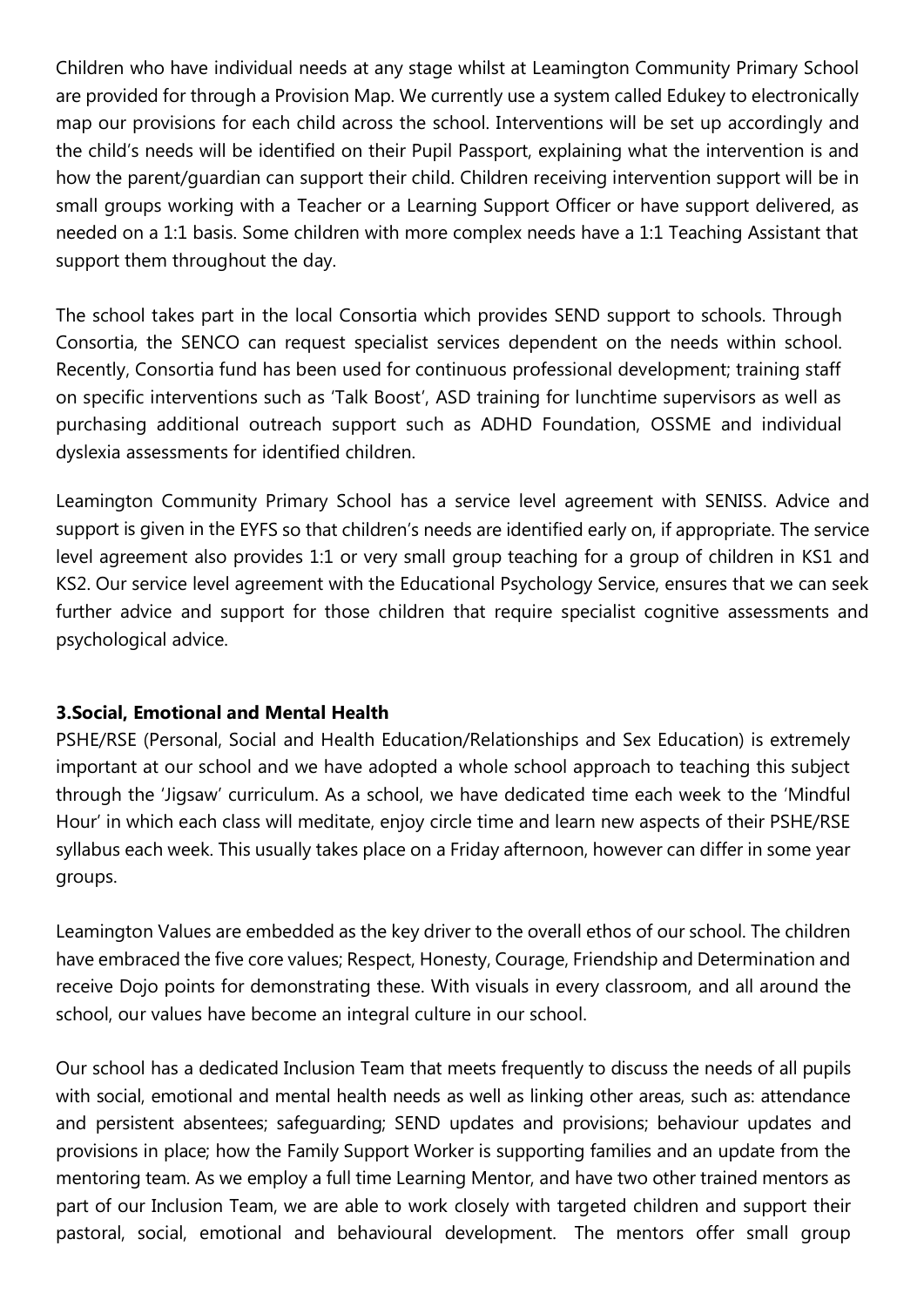interventions alongside 1:1 mentoring for more vulnerable children. We also have a Th.Inc Room (Therapeutic Inclusion Room) and have recently invested in a key staff member to become trained within this approach. We are able to offer small group and 1:1 support dealing with a range of issues such as; friendship, bullying, anxiety and behaviour, to name a few. In addition to this, we have recently invested in our Family Support Worker's accreditation in ACES training - Adverse Childhood Experiences and set up a weekly intervention to support children that may have experienced adverse childhood experiences in the past. We are also looking at developing a parent support group to support parents that may have been affected by adverse childhood experiences.

Our school is fully inclusive and supportive of children with behavioural difficulties with exclusion being the very last step. Our graduated response outlines the provision for children with SEMH. Our teachers and staff are well trained and we work closely with SENISS and can seek further support from Hope school if necessary, to support individual pupils. Our central CPOMs system is vital for monitoring and tracking whole school behaviour, SEND and safeguarding concerns.

At Leamington Primary school all of our staff have had 'ROAR Response' training. This was an integral part of our school development plan for last year and we had a dedicated 'ROAR Response' team to support staff and provide further CPD sessions if necessary. We decided to build on this further for this year and have adopted a whole school approach to teaching The Zones of Emotional Regulation; empowering pupils to identify their own feelings and emotions throughout the school day and enabling them to self-regulate and implement strategies that work for them. All staff accessed CPD during lockdown and we dedicated our first week back in school to successfully implementing this new concept and the children have responded really well to this.

In addition to all of the support we have in school, we also employ outside agencies that work closely with children with SEMH needs. Some of these include; Relax Kids, whole class Yoga, Seedlings therapy for vulnerable individuals and we have recently developed links with Isabella Trust which enables us to further develop our staff CPD or refer parents to specific courses.

#### **4. Sensory and/or Physical Needs**

Any children who have visual, hearing or other sensory impairment will be supported at Leamington in conjunction with the appropriate agencies e.g.: Sensory Service. Adjustments will be made concerning seating arrangements etc.

At Leamington we aim to be as accessible as possible. The majority of the building is single storey with the exception of Year 6 classrooms. We have ramps and disabled toilets across the school and we have a specialist disabled toilet and changing area based in KS1, this incorporates a height adjustable sink and changing table. We will continue to make reasonable adjustments to our school to cater for every child.

In addition to the above, we also have a sensory room. The room is split into two areas to allow for a variety of sensory needs and sensory stimulation. We have outdoor sensory areas in Nursery and Reception which support children with sensory processing difficulties to help them self-regulate. We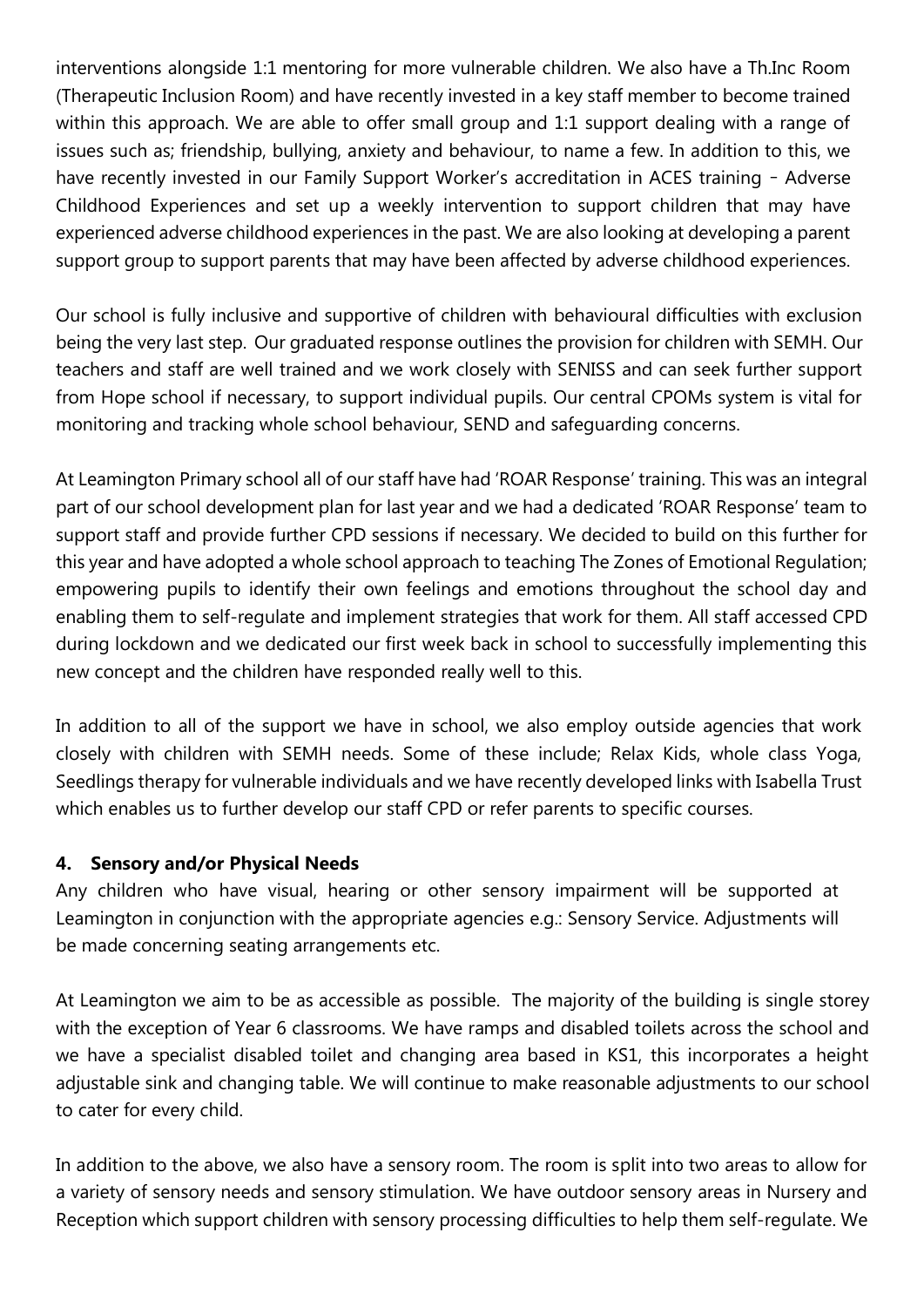have recently had whole school INSET on Sensory Processing Disorder (SPD) and staff are confident with identifying sensory disorders and also using equipment to meet the sensory needs of our children. We have developed 'sensory friendly' classrooms and have recently built a new outdoor space that is extremely sensory friendly – allowing children to self-regulate using a variety of different equipment. All staff have a good understanding of sensory needs and provide regular 'alerting' and 'calming' sensory breaks at regular intervals throughout the school day. Some children also have individual sensory diets and are supported to ensure that these are implemented regularly.

Specialist resources are provided for those children that need them, such as: ear defenders; fiddle toys and therabands, coloured overlays, writing slopes, pencil grips.

This SEND Information Report has been written in conjunction with our SEND Policy (October 2020) which is accessible via our school website: [https://www.leamingtonprimary.com/policies-and](https://www.leamingtonprimary.com/policies-and-statutory-information/)[statutory-information/](https://www.leamingtonprimary.com/policies-and-statutory-information/)

As of October 2020, we have 154 children or young people receiving some form of SEND Support (this includes children who are on the Special Educational Needs Register and children with an EHCP).

We have internal processes for monitoring quality of provision and assessment of need. These include; learning walks, formal and informal lesson observations, planning and book scrutiny, Target Tracker and PIVATS, pupil and parent voice and provision mapping. Please note: Some internal processes have been adapted to ensure that we are Covid 19 compliant e.g. learning walks have been replaced with observations via web-cam/Zoom.

#### **Co-producing with children, young people and their parents**

Involving parents and learners in the dialogue is central to our approach and we do this through adopting an open door policy, allowing parents/carers to access their child's teacher, SENCO, Deputy Headteacher or Headteacher – this may be via telephone or class dojo during the COVID 19 restrictions. If they have a concern or need advice, key staff are always available on the yard and at the school gate each morning and afternoon and the SENCO is available every day. In addition to this, we have:

| <b>Action/Event</b>                             | Who's involved                                           | <b>Frequency</b>                                                          |
|-------------------------------------------------|----------------------------------------------------------|---------------------------------------------------------------------------|
| Parent's Evenings                               | Parent/ carer, teacher and child                         | Once a term - currently provided<br>remotely due to Covid 19 restrictions |
| dojo                                            | Remote learning via class   Class teacher, parent, child | As and when required - if bubble<br>is isolating                          |
| Regular dialogue with<br>parents via class dojo | Class teacher, parent                                    | As and when required                                                      |
| <b>Family Support Worker</b>                    | Parent/ carer, family, child                             | Dependent on needs of the<br>family                                       |
|                                                 | Reviewing pupil passports Teacher, pupil, parent/carer   | Three times per year                                                      |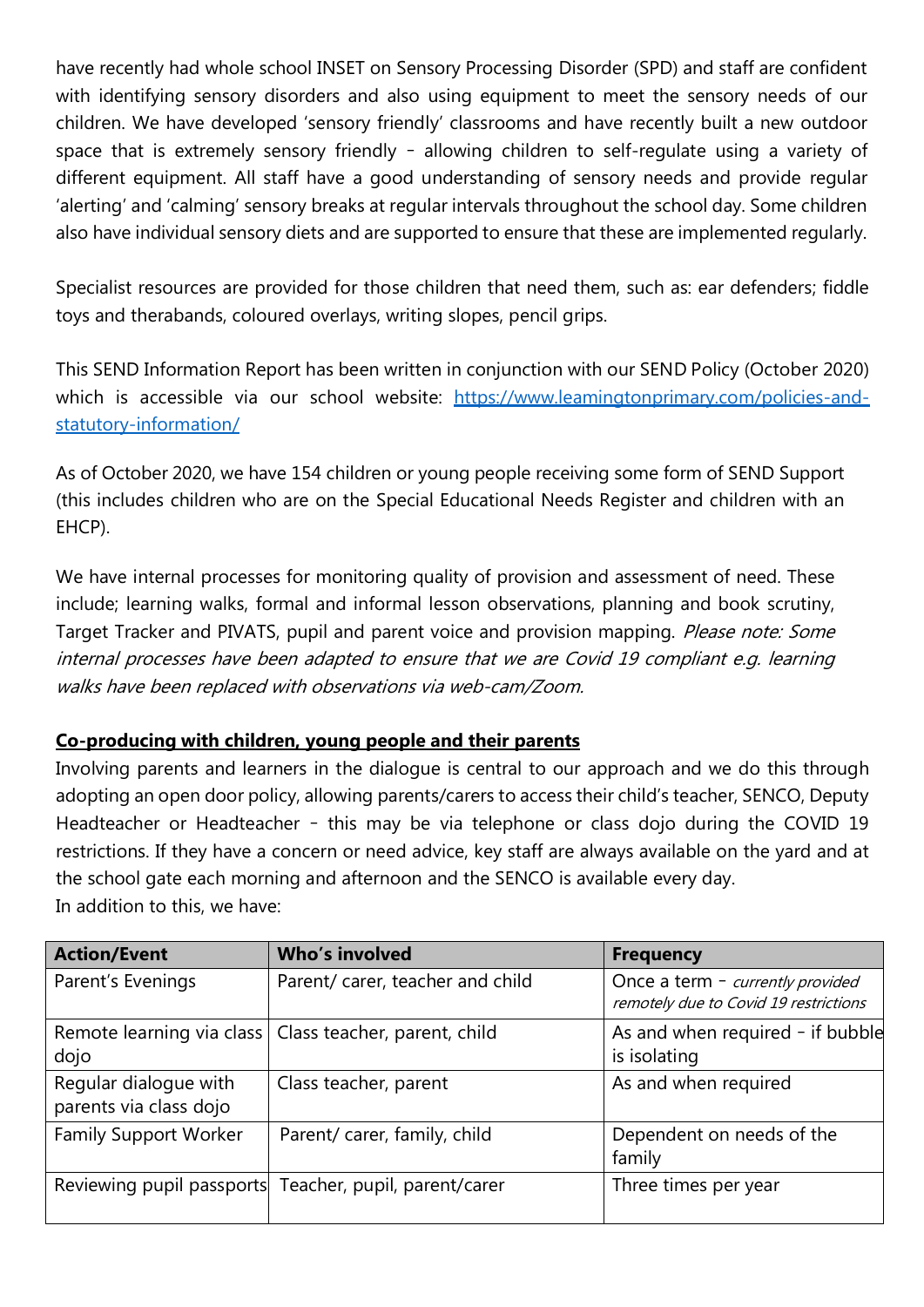| Coffee mornings                                  | Parent/ carer, SENCO and Specialist<br>Agencies                    | Once or twice a year - provided<br>remotely (virtual platform) currently |
|--------------------------------------------------|--------------------------------------------------------------------|--------------------------------------------------------------------------|
| <b>Newsletters</b>                               | Key staff responsible for each area                                | As and when necessary                                                    |
| <b>Family EHATs</b>                              | Parent/ carer, SENCO, Safeguarding<br>team, teacher and child      | Every 1-3 months if your family<br>has an E-Hat                          |
| Pupil and parent voice                           | Parent/ carer, SENCO, Deputy<br>Headteacher, Headteacher, child    | At least once per year<br>Child voice more often                         |
| Information via text<br>service and social media | Parent/ carer, SENCO, teacher, Deputy<br>Headteacher, Headteacher, | As and when information needs<br>to be shared.                           |

# **Staff development and Qualifications**

| <b>Initials</b> | <b>Area of expertise</b>                                                                                                 | <b>Level of Qualification</b>                                                                                                 |
|-----------------|--------------------------------------------------------------------------------------------------------------------------|-------------------------------------------------------------------------------------------------------------------------------|
| <b>NB</b>       | SEND Coordination (SENCO role)                                                                                           | BA (QTS) with Inclusive Education<br>NASENCO Award (Nov 2018)                                                                 |
| <b>ST</b>       | <b>SEND Coordination (Assistant</b><br>SENCO)                                                                            | <b>B.Ed degree</b><br>Early Years Professional Status<br>NASENCO Award (Nov 2020)                                             |
| PV              | <b>Head Teacher</b>                                                                                                      | <b>Bed</b><br><b>PGCE</b>                                                                                                     |
| <b>RM</b>       | Deputy Head Teacher<br>Behaviour across the school<br>Deputy Designated Safeguarding<br>Lead                             | QTS - PGCE<br><b>NPQSL</b>                                                                                                    |
| <b>CM</b>       | Class Teacher and SEND support<br><b>Mental Health Lead</b>                                                              | BA (QTS)<br>NASENCO Award (Nov 2019)                                                                                          |
| <b>JM</b>       | SENISS - Assessment and Advice<br>and Outreach Teaching and<br>Learning support                                          | QTS with Early Years<br>MA - Applied Educational Practice - Dyslexia<br>AMBDA member (Dyslexia assessment)                    |
| <b>JS</b>       | Attendance and mentoring<br>Counselling skills, incredible years<br>and play therapy.<br>Breakfast and after school club | <b>National Mentoring Certificate</b><br><b>BA Hons Childhood studies</b><br>NNEB member - Nursery Nurse examination<br>board |
| IK              | Designated Safeguarding Lead<br>E-Hat Lead professional<br>Mentoring and obtaining pupil<br>voice across the school      | <b>BSc</b> degree<br>NNEB member - Nursery Nurse examination<br>board                                                         |
| MF              | <b>Lead Mentor</b><br>ASD friendly lunch club<br>Breakfast and after school club<br>Attendance bus                       | <b>BA Hons Applied Studies</b><br>Diploma in Youth and Community                                                              |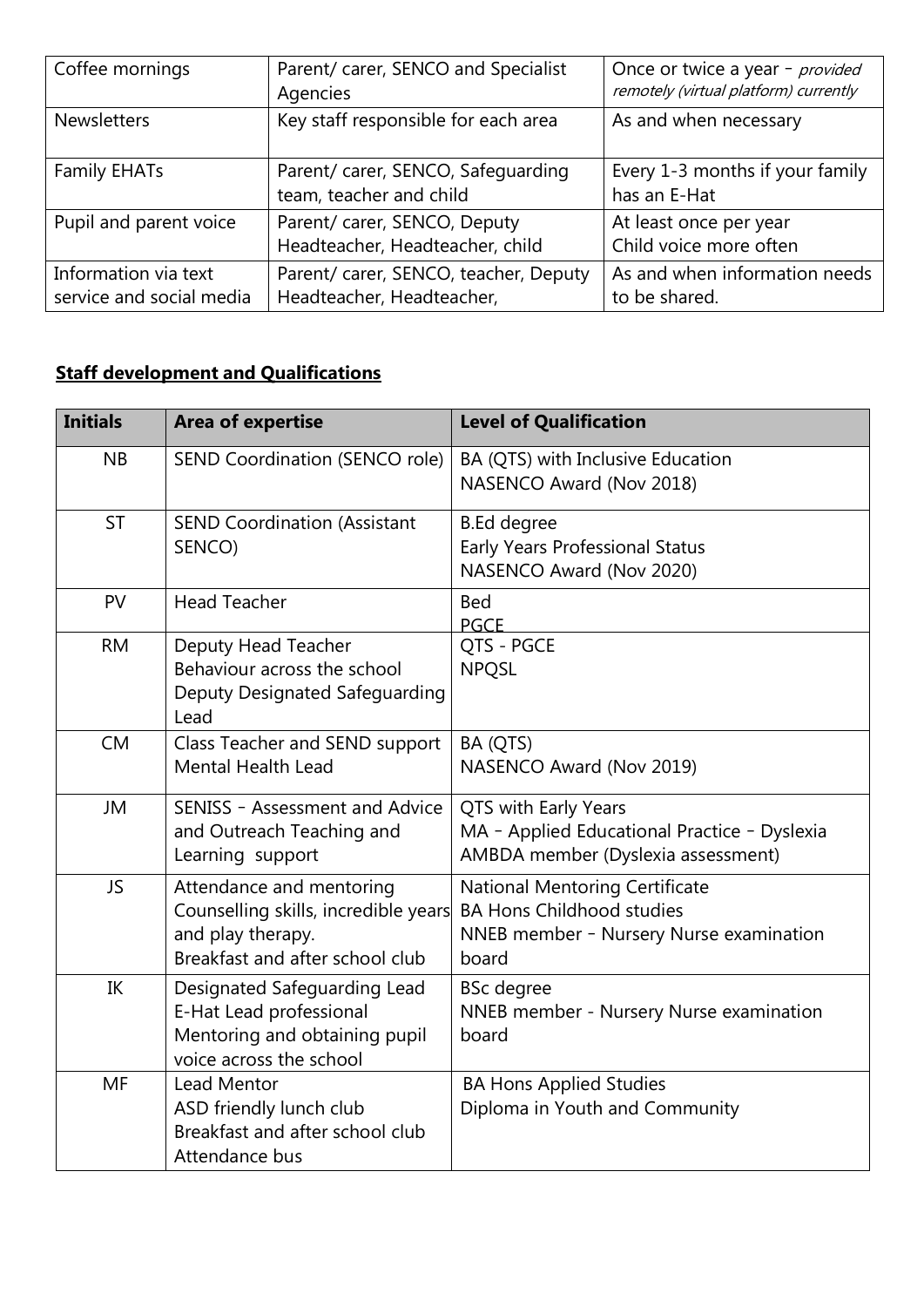| KG        | Learning Mentor - Th.Inc Room  | Advanced Diploma in Psychotherapeutic                                                   |
|-----------|--------------------------------|-----------------------------------------------------------------------------------------|
|           | Think Yourself Great program   | Counselling - Level 4                                                                   |
|           | Play Therapy                   | Hypnotherapy & Counselling skills - Level 3<br>Diploma in Counselling Skills and Theory |
| LM        | <b>Family Support Worker</b>   | Foundation degree Education Support                                                     |
|           | <b>Sleep Solutions</b>         | BA Hons Learning developmental support                                                  |
|           | ACES workshops - pupil and     | <b>ACES</b> accredited                                                                  |
|           | parent                         |                                                                                         |
|           | Parenting skills and behaviour |                                                                                         |
| <b>BF</b> | Supporting children in class   | NVQ3                                                                                    |
|           | Intervention programmes        |                                                                                         |
| <b>NT</b> | Supporting children in class   | NVQ3                                                                                    |
|           | Intervention programmes        |                                                                                         |
| IF        | Supporting children in class   | NVQ3                                                                                    |
|           | Intervention programmes        |                                                                                         |
| LF        | Supporting children in class   | NVQ3                                                                                    |
|           | Intervention programmes        |                                                                                         |
| PM        | Supporting children in class   | NVQ3                                                                                    |
|           | Intervention programmes        |                                                                                         |
| <b>NC</b> | Supporting children in class   | NVQ3                                                                                    |
|           | Intervention programmes        |                                                                                         |
| <b>EH</b> | Supporting children in class   | NVQ3                                                                                    |
|           | Intervention programmes        |                                                                                         |
| SG        | Supporting children in class   | NVQ3                                                                                    |
|           | Intervention programmes        |                                                                                         |
| <b>JP</b> | Supporting children in class   | NVQ3                                                                                    |
|           | Intervention programmes        |                                                                                         |
| <b>EG</b> | Supporting children in class   | NVQ3                                                                                    |
|           | Intervention programmes        |                                                                                         |
| <b>NR</b> | Supporting children in class   | NVQ3                                                                                    |
|           | Intervention programmes        |                                                                                         |
| KN        | Supporting children in class   | NVQ3                                                                                    |
|           | Intervention programmes        |                                                                                         |
| LI.       | Supporting children in class   | NVQ3                                                                                    |
|           | Intervention programmes        |                                                                                         |
| JS        | Supporting children in class   | NVQ3                                                                                    |
|           | Intervention programmes        |                                                                                         |
| <b>CH</b> | Supporting children in class   | NVQ3                                                                                    |
|           | Intervention programmes        |                                                                                         |
| <b>MP</b> | Supporting children in class   | NVQ3                                                                                    |
|           | Intervention programmes        |                                                                                         |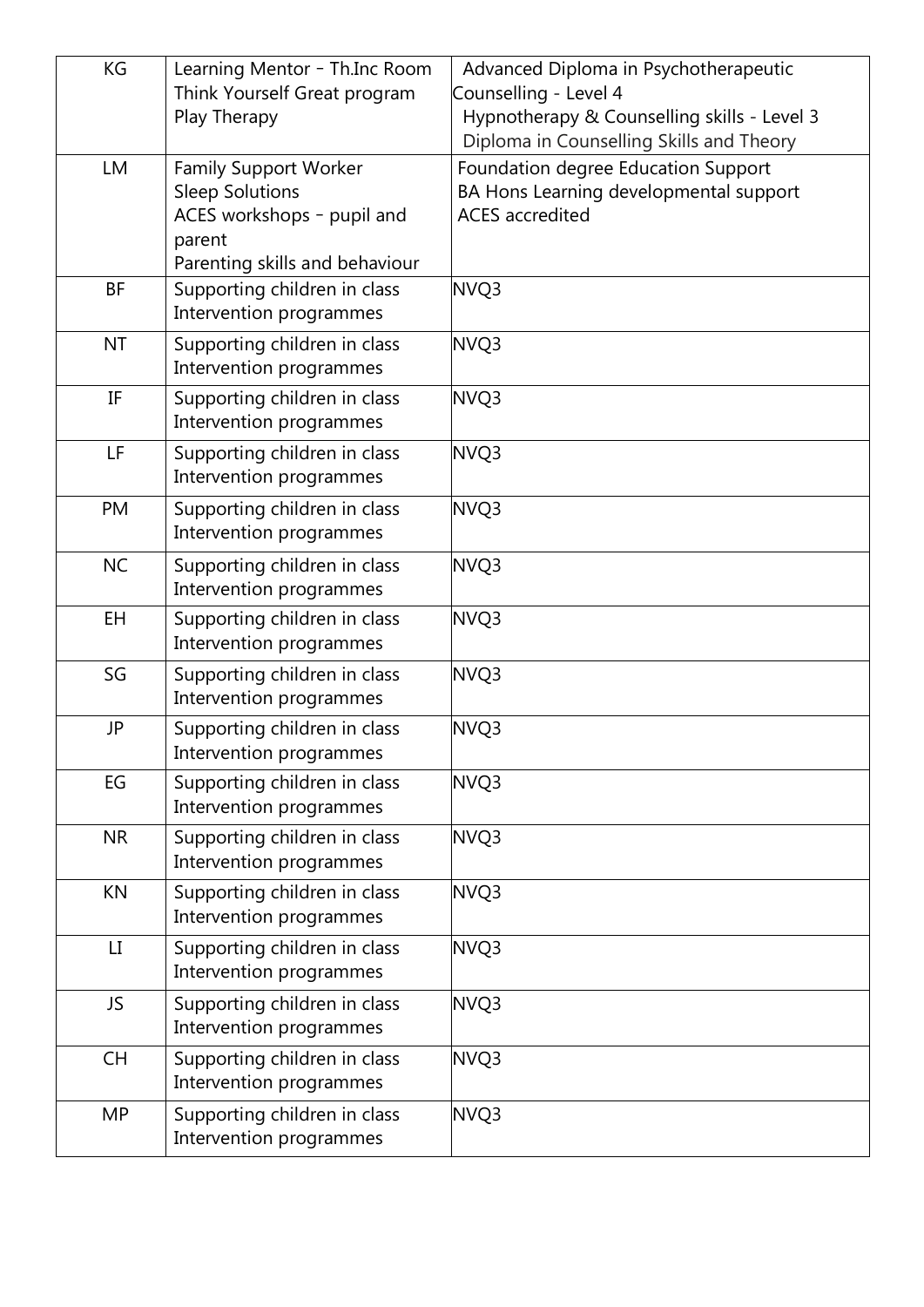We are committed to developing the ongoing expertise of our staff. The SENCO attends Local Authority Briefings to keep up to date with any legislative changes in SEN. The SENCO can access training from local consortia and will train staff in school through staff meetings and INSET days.

All staff in school receive training in-house and from outside agencies.

#### **Staff deployment**

Considerable thought, planning and preparation goes into utilising our support staff to ensure children achieve the best outcomes, this includes enabling them to gain independence and are prepared for adulthood from the earliest possible age.

Every class has a Learning Support Officer (with the exception of year 5 – they have a third teacher and one LSO) meaning MOST year group teams consist of 2 teachers and 2 LSOs (there is an extra part- time LSO in Reception. There is a third teacher in each key phase in response to the COVID 19 pandemic in order to try and close the gap and deliver Leamington's Recovery Curriculum, however, this may change later in the year due to staff re-organisation and materity covers.

We have a full time Inclusion Team which consists of: Deputy Headteacher, SENCO, Assistant SENCO, Designated Safeguarding Lead, Family Support Worker, Attendance Officer and Learning Mentor, Th.Inc Room Specialist and Mental Health Lead. The Inclusion Team works closely together to track, monitor, support and evaluate SEND pupils that they are working with.

# **Finance**

We spend our SEND budget in the following ways:

- Learning Support Officers
- Service Level Agreements with external providers, such as: Educational Psychology Service, SENISS, OSSME, Chatterbug, Seedlings and Relax Kids.
- Learning Mentors working on barriers to learning
- Th.Inc Room Specialist supporting children with social, emotional and mental difficulties
- Training for all teachers, LSOs, 1:1 support assistants, welfare staff and Learning Mentors so that they can meet pupils' needs more effectively
- Specialist books and equipment
- In-class and withdrawal support from learning support officers and additional outreach specialist teacher
- Purchasing and maintenance of ICT and electronic equipment
- Specialist resources and the creation of learning bays for 1:1 working
- Creating sensory areas inside and outside to meet sensory needs
- An intensive support nurture classroom (Reception and Year 1 currently)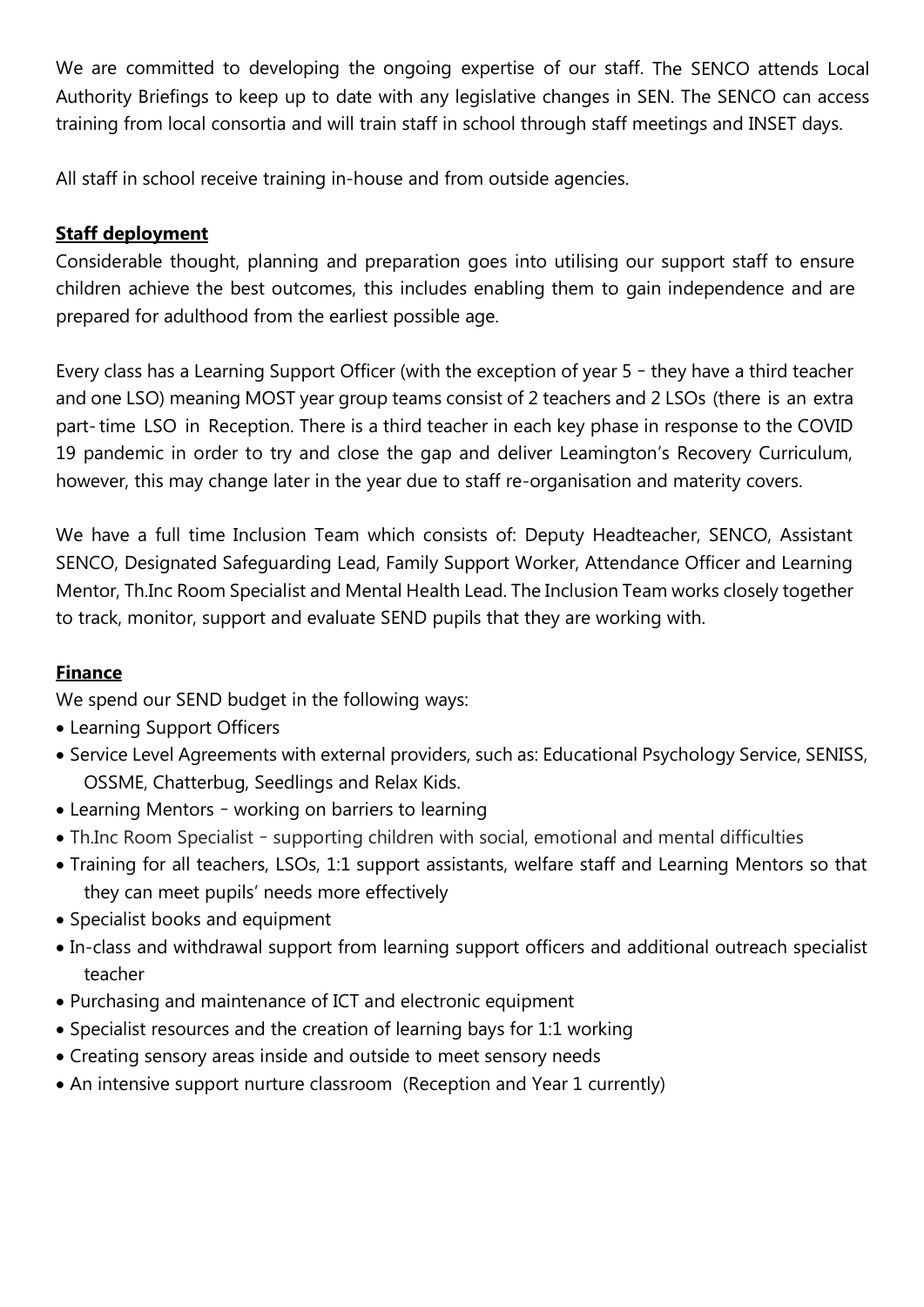### **School External Partnerships and Transition Plans**

We currently work with a number of external agencies both through SEND Consortia and our own service level agreements with external partners. Some of these services include:

- ADHD Foundation counselling service and training for parents/staff
- Seedlings therapy service
- Autism Outreach Service
- Chatterbug
- Isabella Trust
- Alder Hey Speech and Language Team
- Community Pediatrician's at Alder Hey
- Relax Kids Liverpool
- Yoga therapy

Extending our school approach, we commission using an outcomes-based approach. This enables us to hold our partners and ourselves to account.

We believe this has benefited our children/young people and their families in the following ways:

- More children are being supported in small/ individual groups.
- Staff are able to target needs, particularly basic skills, and narrow the gaps quicker.
- Assessments (with advice) are quicker which supports school staff and parents/ carers.

Each year, we support a number of children with SEND transition to the next phase in education. Our approach involves:

- Attending School Improvement Liverpool's Transition Event to liaise with secondary school staff – this may be carried out remotely again this year due to current Covid 19 restrictions.
- Additional transition days at feeder secondary schools for vulnerable children to attend.
- Full report on children's needs and friendships groups passed on to feeder school.
- Safeguarding and sensitive information shared with relevant parties at feeder school.

# **Complaints**

This year we have had 0 complaints that were dealt with following our school's policies and procedures. If you are not happy with the SEND provision at our school, then please contact the class teacher, SENCO, Deputy Headteacher or Headteacher to share your concerns. If you wish to make a complaint, please follow our school complaints policy which you will find on our school website, or alternatively, you can request a copy from our school office.

# **What has worked in the past year?**

- Assistant SENCO working within the SEND team and successful completion of NASENCO award
- Family Support Worker working closely to support families.
- Inclusion Team working closely to support all SEND pupils enabling early identification and support if necessary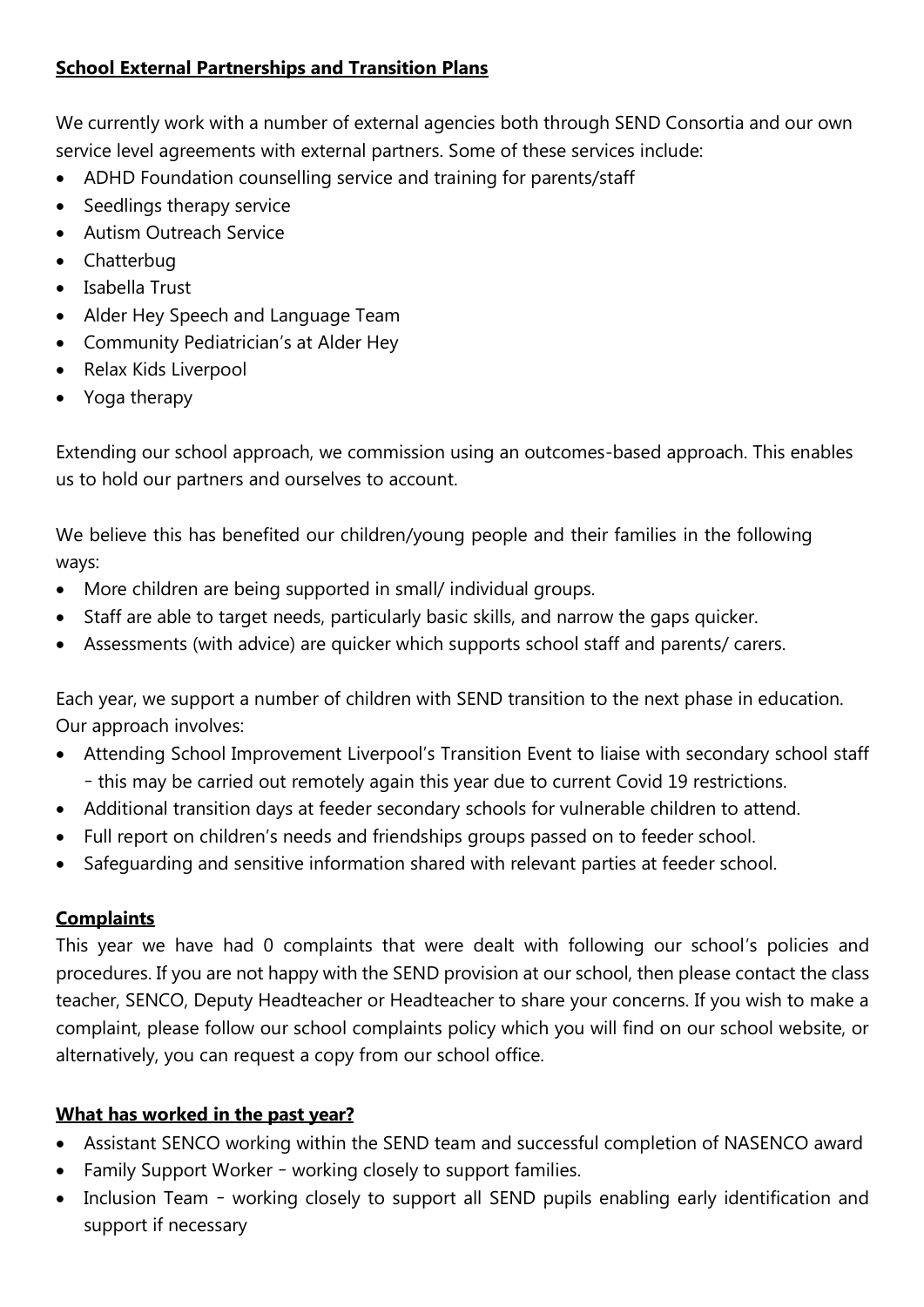- Inclusion team database to track Inclusion team involvement
- Twice weekly calls during lockdown from Inclusion team to vulnerable families offering support, advice and signposting to other agencies
- Assessment and advice (for staff and parents) has been provided by employing an Independent Special Education Needs Support teacher
- Extra outreach learning support from SENISS (needs-led across the school)
- Assessment and advice from OSSME which continued remotely throughout lockdown offering families valuable support
- Successful transition of children from Leamington into specialist provision
- SEND children are making good progress and PIVATS allows for detailed analysis of progress
- Use of CPOMs to track, record, monitor and evaluate all pupils including those identified as SEND
- 12 pupils have been supported with full time 1:1 or 1:2 support accessed through Top Up funding
- Pupil Passports are being created using Edukey software with the involvement of both pupils and parents in the process
- Whole-school Provision Mapping through Edukey software.
- We currently have 10 children with an EHCP
- 4 members of staff are trained to lead and attend EHATs
- 4 members of staff trained in graded profile
- Regular SEND tracking meetings to ensure that all children were in receipt of the correct support
- Year group SENCO meetings to discuss concerns and SEND register
- Embedding ROAR Response to Mental Health following training from previous year
- Embedding QFT in the classroom following training from previous year
- Staff have a good understanding of the four broad areas of need through regular SENCO/tracing meetings
- Whole school CPD on Zones of Regulation as well as successful implementation of whole school approach to Zones of Regulation
- Whole school CPD and successful implementation of regular sensory breaks for most pupils across the school – staff have a good understanding of sensory processing needs
- Lego Therapy training
- Our Learning Mentors have provided individual and group support for children who are experiencing some form of 'barriers to learning'. This includes working very closely with the child's family, if necessary
- Th.Inc Room Specialist successfully delivering a range of 1:1 and small group therapeutic interventions; supporting children for a variety of different reasons
- In-house resource base continues to support children with complex needs in Reception and Y1
- Our lunchtime ASD friendly nurture group which continued to support children with complex SEND needs (this has been currently suspended due to the inability to mix bubbles (Covid 19 restrictions)
- Whole-class Mindfulness sessions
- Whole-class Yoga for all year groups on a half termly rota basis this was interrupted due to COVID
- Relax Kids Intervention for lots of children that require additional support with SEMH